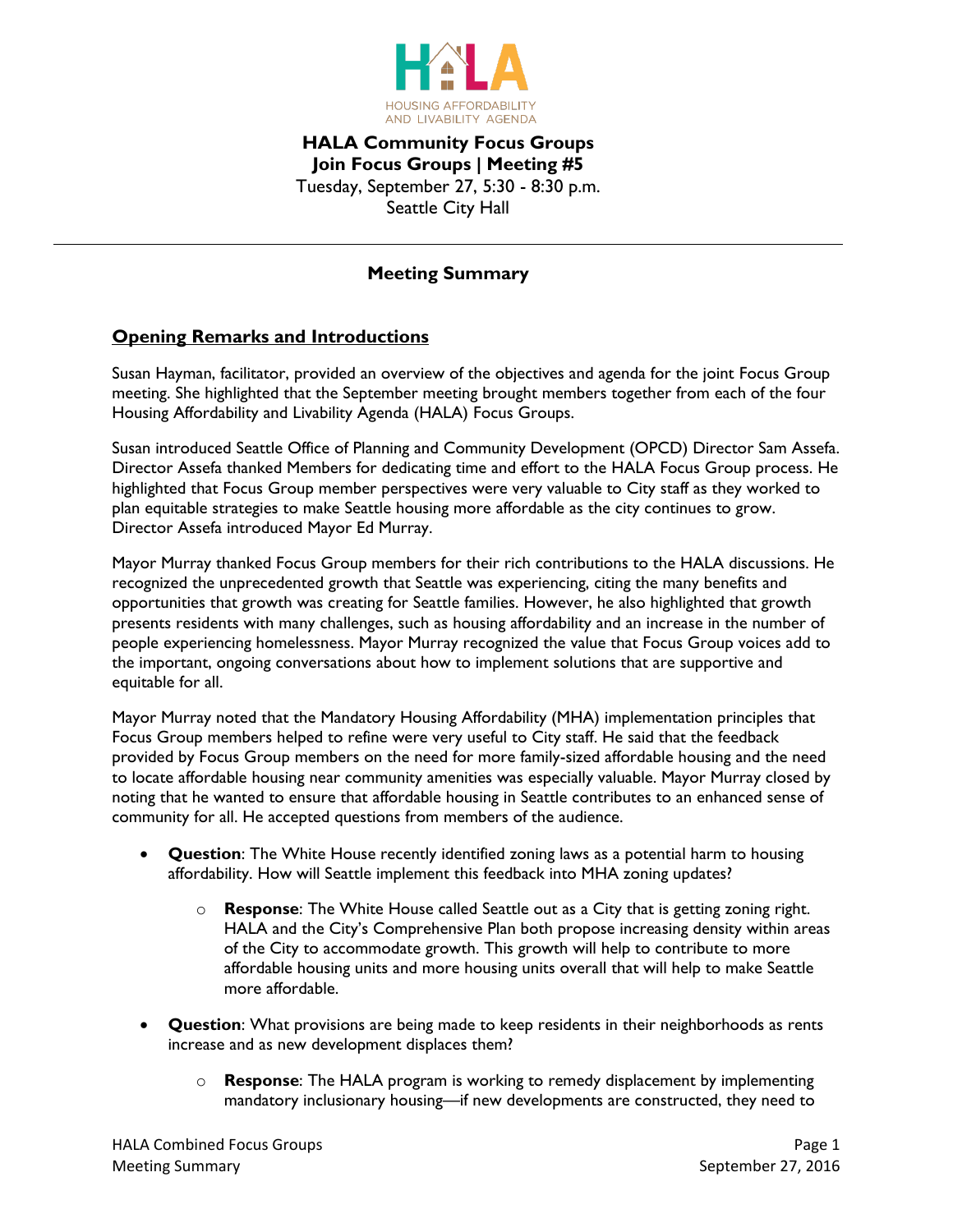provide affordable units or provide funds for affordable units. The City also voted to double the housing levy and is working with the state legislature to provide tax incentives for builders that renovate units.

- **Question**: One topic that Focus Group members have brought up at past meetings is the amount of affordable capacity that the MHA program adds. Some Focus Group members do not feel that a 5-7% addition of affordable units is enough to meet the projected need. That's only two units in a traditional low rise building. Will the City release numbers that demonstrate that the 5-7% is a solid goal for MHA principles to work towards?
	- o **Response**: The City's goal is to create 6,000 new, affordable units as a part of the MHA program. This represents a three time increase in the amount of affordable housing that the City is currently working with non-profit developers to construct today. Housing affordability in a growing city like Seattle is a challenging problem to address, and we are hopeful that additional Focus Group and community conversations will help to target future implementation of the MHA program. The City is constantly working to adjust our numbers, and staff will provide them to those who are interested.
- **Question**: Seattle currently has a housing crisis for all housing types. If a single family home is replaced with a development consisting of studios or one-bedroom units, will the City ensure that this new development also incorporates some family sized units to help to address the loss?
	- o **Response**: It will take all sorts and sizes of housing to meet the needs of residents. The City has heard interest in fostering 2- and 3-bedroom family units as well as intergenerational housing. One way to address these needs are through the multifamily tax exemption. These are large structures, and a zoning exchange may help to accommodate these larger units.

## **Examples of MHA Developments**

The final three examples of development under MHA were available for individual Focus Group member review and comment prior to the opening remarks.

# **Mandatory Housing Affordability Zoning Changes**

Geoff Wentlandt, OPCD, presented Focus Group members with an overview of how the MHA principles influenced selective MHA zone changes. To help Focus Group members approach the draft zoning change map, Geoff provided them with a primer on how information is presented within the maps. Nick Welch, OPCD, reviewed an example from Capitol Hill to demonstrate the presentation of this information (see presentation and the provided [handout](http://www.seattle.gov/Documents/Departments/HALA/FocusGroups/September/MHA_rezone_mapping_how_to_read_the_maps.pdf) for information on how to read zoning maps). Nick and Geoff's full presentation is available [here.](http://www.seattle.gov/Documents/Departments/HALA/FocusGroups/September/2016_0927%20HALA%20Focus%20Group%20Meeting.pdf)

Focus Group members self-selected small groups to discuss zoning changes for five different example urban villages (members choose a group to join during each of the two rounds). OPCD requested that Focus Group members consider the draft examples and provide the City with feedback as to whether the draft zoning maps address the MHA principles. Key themes, questions, and comments that Focus Group members provided for each example are highlighted below and organized by urban village: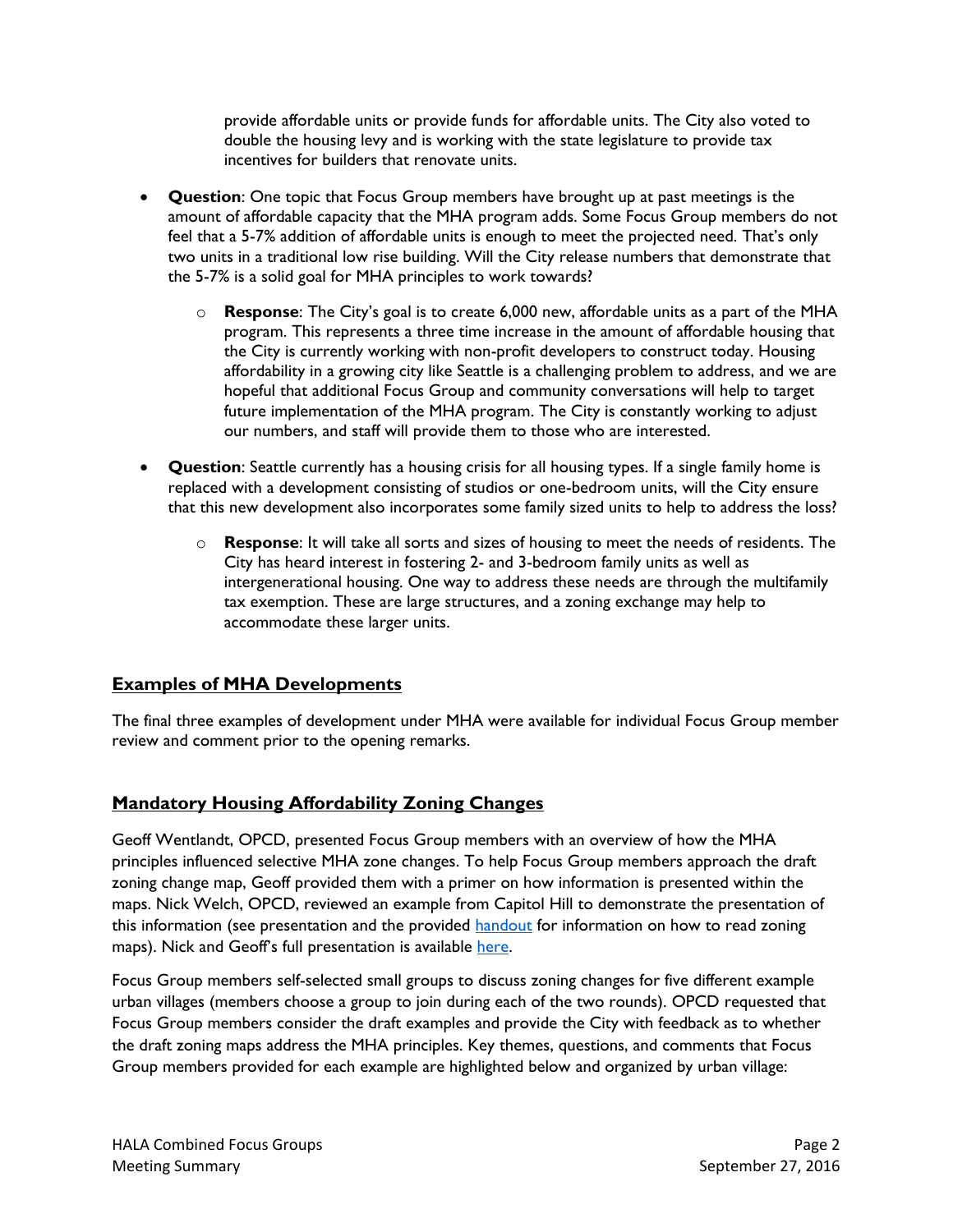# **Example Expansion Area Urban Villages:** Othello/Crown Hill

#### **Key Themes for the Expansion Area Example:**

- There is a need for infrastructure improvements (e.g. roads, transit, public utilities) in areas identified to absorb more density.
- On future MHA zoning maps, there is need for additional clarity/explanation on what the different zoning designations (e.g. M, M1, M2) mean and the rationale behind their creation.
- There is a need for additional information as to how many affordable units would actually be created under the proposed zoning targets
- Developers should be required to provide more affordable units than is currently proposed to alleviate pressures on Seattle housing as well as to help mitigate displacement.
- There should be setbacks/step-downs in transition areas (e.g. moving from Neighborhood Commercial to Residential Small Lot)

#### **Expansion Area Breakout Group Comments:**

- Further expand the Othello urban village to capitalize on Link light rail.
- Use unit density, not Floor Area Ratio in Low-Rise zones.
- Provide complimentary Neighborhood Commercial zoning in Rainier Beach and Othello.
- Look at consistency of zero parking in urban villages (including expansion) vs. adjacent multifamily areas with parking requirements
- Consider displacement as a result of proposed zoning changes.
- There needs to be neighborhood plan before areas are updated to commercial zoning from residential zoning.
- Developers of new construction may find it easier to pay the MHA fee rather than build affordable units. This may contribute to displacement in some areas.
- Zoning changes need to also consider walkability concerns and infrastructure needs such as sidewalks, pedestrian crossings, safety issues.
- There is a need for affordable family-sized units.
- Is the assumption of 50% growth for Crown Hill and some other areas too aggressive? There's a lack of infrastructure and capacity – no transit, bad traffic, etc. – and it would be challenging for this area to absorb that increase without additional investments in infrastructure.
- A target of 5 7% of total development for affordable housing is too low. The City needs to ask developers to provide more affordable units – especially near Light Rail stations
- Proposed zoning changes look very reasonable.
- Need strict design standards and neighborhood planning for Residential Small Lot and transition areas – more design review?
- A key design issue is proportion. New developments need to fit into the context of local neighborhood.
- Reconsider the need to accommodate cars in new developments.
- It is important for the City to keep upzoned commercial areas affordable for small, local businesses.
- The area near MLK Elementary in the Othello Urban Village could be higher density than shown, as it is near many amenities.
- Need setbacks/stepdowns between Neighborhood Commercial and Residential Small Lot.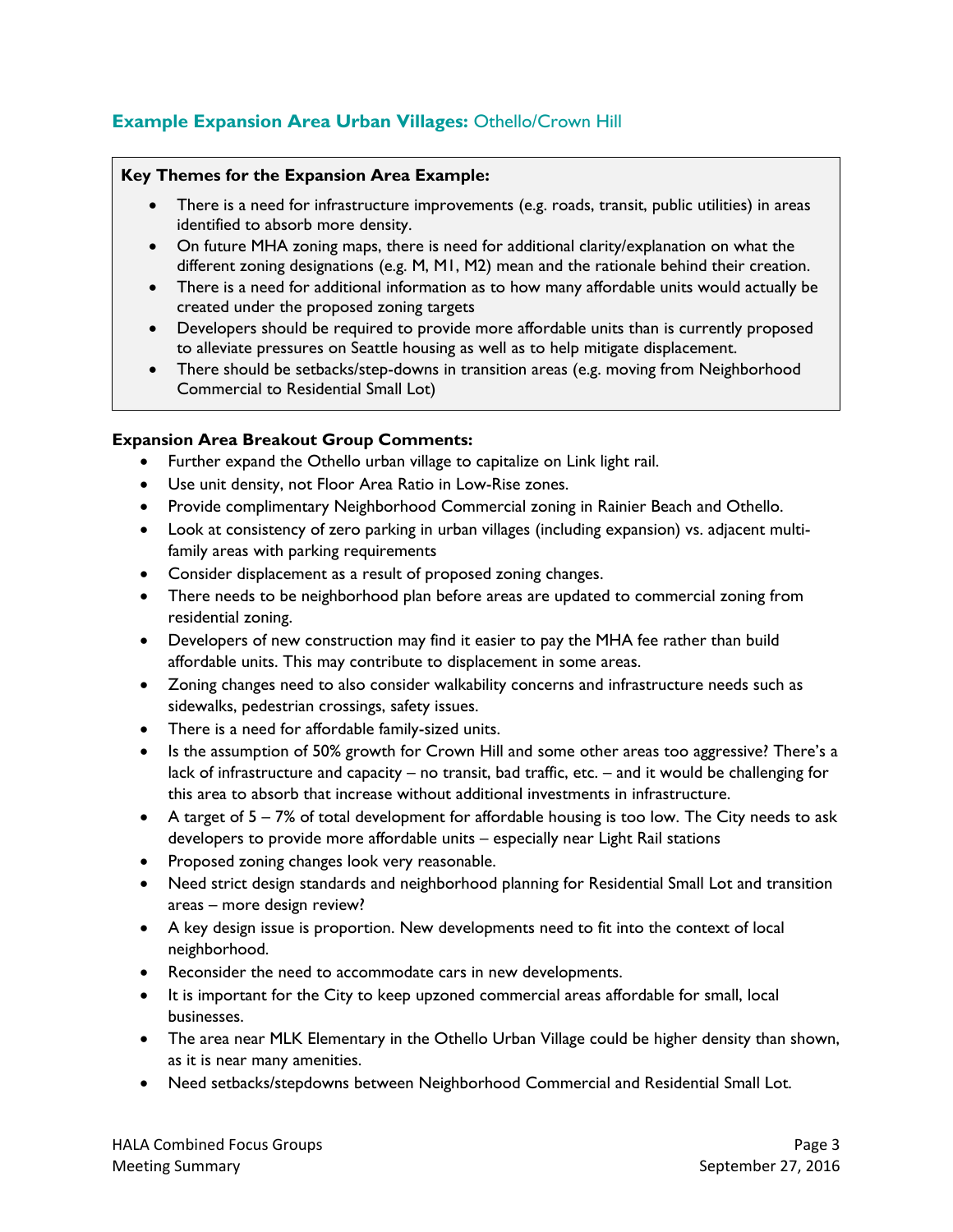## **Expansion Area Breakout Group Questions:**

- How committed is the City to the 10-minute walkshed could that be expanded (e.g. to a 12 minute walkshed)?
- What are the ramifications of a school being within an urban village?
- Why is there more commercial than residential? In some areas, this is more commercial than necessary
- How do M, M1, M2 relate to market areas shown on the development examples? What are the percentages for M, M1, M2, etc.?
- What are the potential impact to property taxes from rezoning?
- On any of the maps how many new units are expected to result from zoning changes?
- Why is the HALA program a "Grand Bargain" as opposed to a City mandate?
- How does presence/lack of light rail influence development targets?
- How do boundaries of walkshed get shaped by amenities other than transit (e.g. schools, business districts)?
- Why are we assuming so few large family units?
- Is OPCD talking with the Seattle Office of Sustainability and the Environment?
- How many units would be needed to meet the projected 50% growth target?
- What plans does the City have to communicate the most intensive/extreme zoning changes (e.g. single family to Neighborhood Commercial 75) to residents?
- How does the City plan to implement changes in urban village transition areas where single family lots will be upzoned?
- Will there be step downs from Neighborhood Commercial zones?

# **Example Hub Urban Village: Capitol Hill**

#### **Key Themes for the Hub Example:**

- Light rail stations within the City limits are very rare, but they present a tremendous opportunity. Zoning near light rail stations needs to be incredibly robust to allow for a great amount of density and affordable housing near these important transit hubs.
- Neighborhood Commercial zones should not be isolated—nearby stretches should be linked together.
- Capitol Hill is already dense and displacement has already occurred. Can HALA/zoning work to remedy this displacement?
- Keep community character as much as possible. Clarify how zoning changes may impact historic areas/buildings.

#### **Hub Breakout Group Notes:**

- In Capitol Hill, the noted upzone near the Link light rail station may not be enough. This represents a missed opportunity to provide necessary density. The City needs to ask for more affordable housing near large transit hubs.
- The area east of 12th Avenue could become mid-rise zoning.
- Upzones in Capitol Hill appear to allow for greater density while preserving existing community.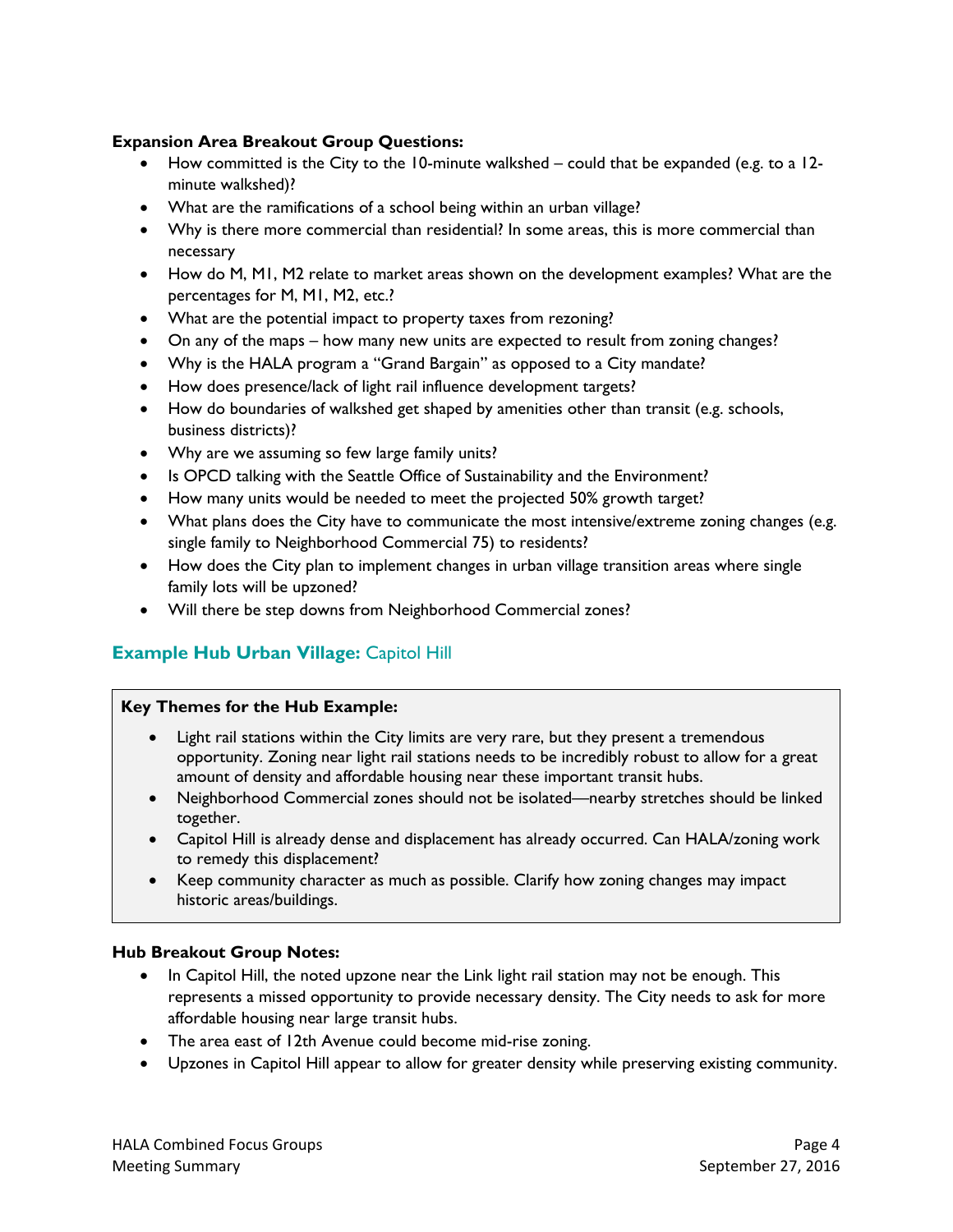- It is important to link nearby Neighborhood Commercial zones to one another so that they are not isolated.
- The 10-minute walkshed metric is not universal (e.g. elderly, etc.) and poses equity challenges.
- Consider bumping MHA percentages for payment/performance higher to provide more funds and affordable units
- More housing units in Capitol Hill may not mean more affordability. Programs need to help defend existing residents against "economic eviction" and also seek to remedy displacement that has already occurred.
- Zoning needs to maintain the character of Capitol Hill. This character is currently being lost in some areas of Capitol Hill due to new developments; and MHA upzones may hasten this.
- Use the zoning to better reflect community needs and social, economic, environmental justice.
- Consider discussing rent control in future community discussions (holding bin)

## **Hub Breakout Group Questions:**

- Why isn't Capitol Hill doing more to remedy gentrified areas? How does this relate to the payment option, displacement, and new affordable units?
- Non-profit developers will have more difficulties building units in expensive areas such as Capitol Hill where land is expensive. Will it take too long (via the payment option) to build up a pool of funds for developing affordable housing in Capitol Hill than it would to build in a less expensive area?
- As payment/performance money comes in, what considerations are being made to ensure family housing is included?
- How will upzones apply to designated historical landmarks? Are there any existing tax credits for developers that maintain historic facades? Even if the building is not designated historic?
- The City needs to get more M2 zones on the map. What is needed for this to happen?

# **Example Lower Density Urban Village:** South Park

## **Key Themes for the Lower Density Example:**

- Zoning changes should keep in mind, and be flexible with, neighborhood context (physical, social, and economic).
- The City needs to actively involve people in the neighborhood when deciding on zoning changes and incorporate their input into the final product.
- Infrastructure (transportation, services, sewers, etc.) needs to develop to keep up with proposed increases in development so that Low Density urban villages aren't further isolated.

## **Lower Density Breakout Group Notes:**

- There are worries that the zoning changes will alter the entire character of the South Park are.
- Using streets as the dividing line for transitions detracts from the neighborhood feel. Alleys could be used instead.
- There are no gathering spaces or family friendly areas that currently exist in South Park.
- Transportation infrastructure is important keep this in mind with these zoning changes. If infrastructure is not in place before increased development, then any increases in density will be challenging to accommodate.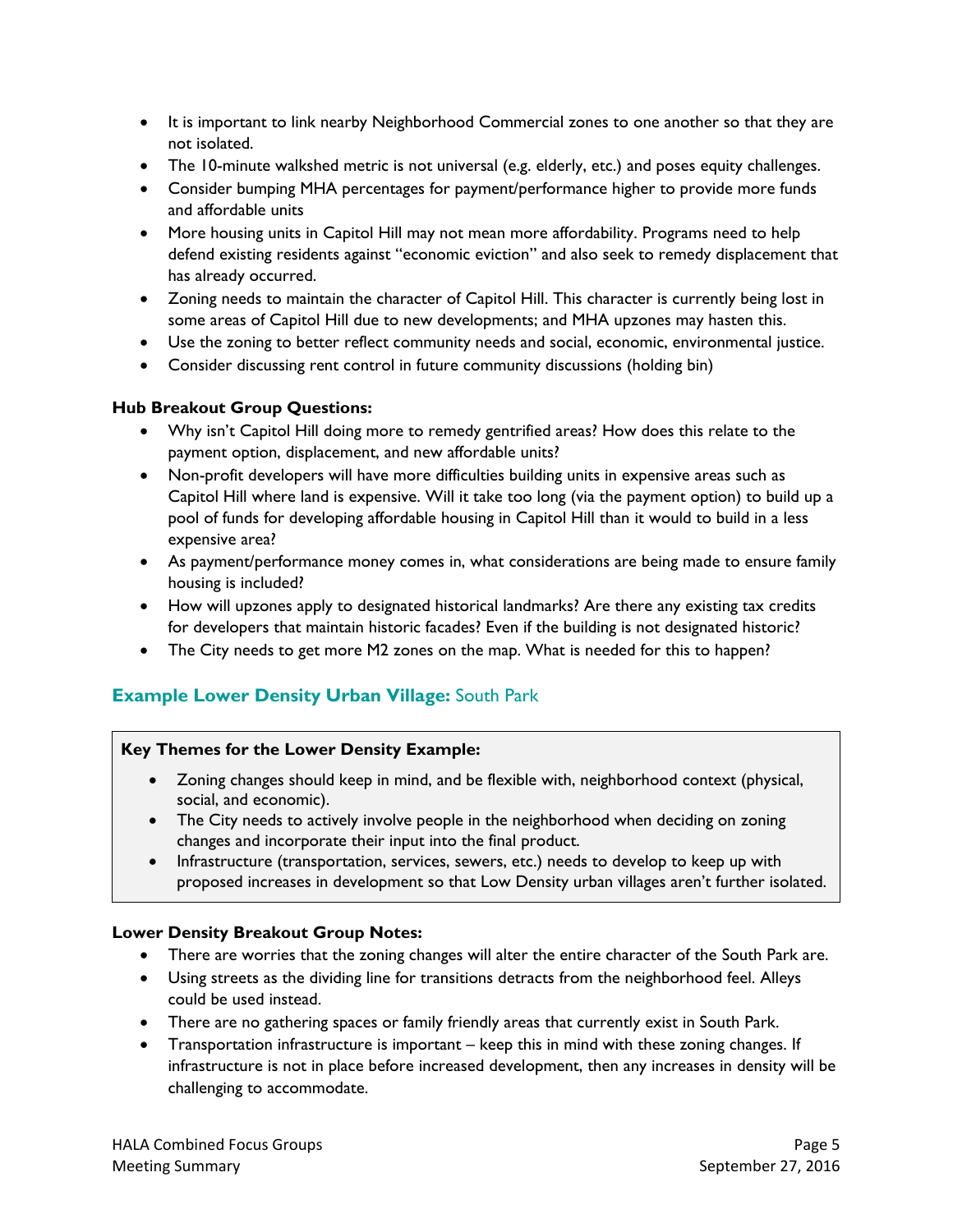- Utility and services infrastructure is important too (sewers, water, police precinct, etc.).
- Keep geophysical limitations in mind. Areas of South Park are prone to flooding, which limits the types of development that can be accommodated.
- Lower income housing relegated to arterials and industrial areas is inequitable. This type of zoning could be spread across the City more than it currently is.

#### **Lower Density Breakout Group Questions:**

- How does the City's Race and Social Justice Initiative alleviate displacement concerns for single homes in South Park?
- South Park is already isolated (not many services, high amounts of pollution). How would the City ensure that higher density would not exacerbate these issues?
- Why are certain zones situated along arterials? How are these arterials determined?
- RSL what does this mean? Will this definition be changing throughout this process, and how will it be used?
- Focus Group members would like to see data (at the Urban Village level) to ensure that numbers match the goals of the Seattle Comprehensive Plan – at least have some gauge mark or range. How would the City determine that range?
- What is the acreage of zoning change in these urban villages?
- How will MHA apply to new developments that are for sale vs. for renting? Are there any requirements that are anticipated?
- How would property taxes increase on a single family home that was situated on a parcel that was upzoned to commercial zoning?

# **Example Medium Density Urban Village:** Aurora-Licton Springs

#### **Key Themes for the Medium Density Example:**

- Zoning changes along Aurora Ave. (e.g. Neighborhood Commercial instead of Commercial) could be mindfully incorporated to allow for enhanced connectivity, accessibility, and community.
- Density should be focused around key areas (such as schools and business districts)
- Development needs to be considered in conjunction with amenities (both existing and planned).
- Transition zones at the edges of Urban Villages are important.

#### **Medium Density Breakout Group Notes:**

- Change from Commercial zoning to Neighborhood Commercial zoning is positive. This could contribute to a more accessible environment along Aurora Ave.
- On the change from 40' to 75' consider selective change to 75' in nodes instead of everywhere along the corridor.
- Some development design controls may be needed to ensure a sense of place and community that is unique to each area.
- There is a need for units at various levels of affordability.
- Transportation hubs/walk zones don't apply equally to all neighborhoods (due to local conditions and needs).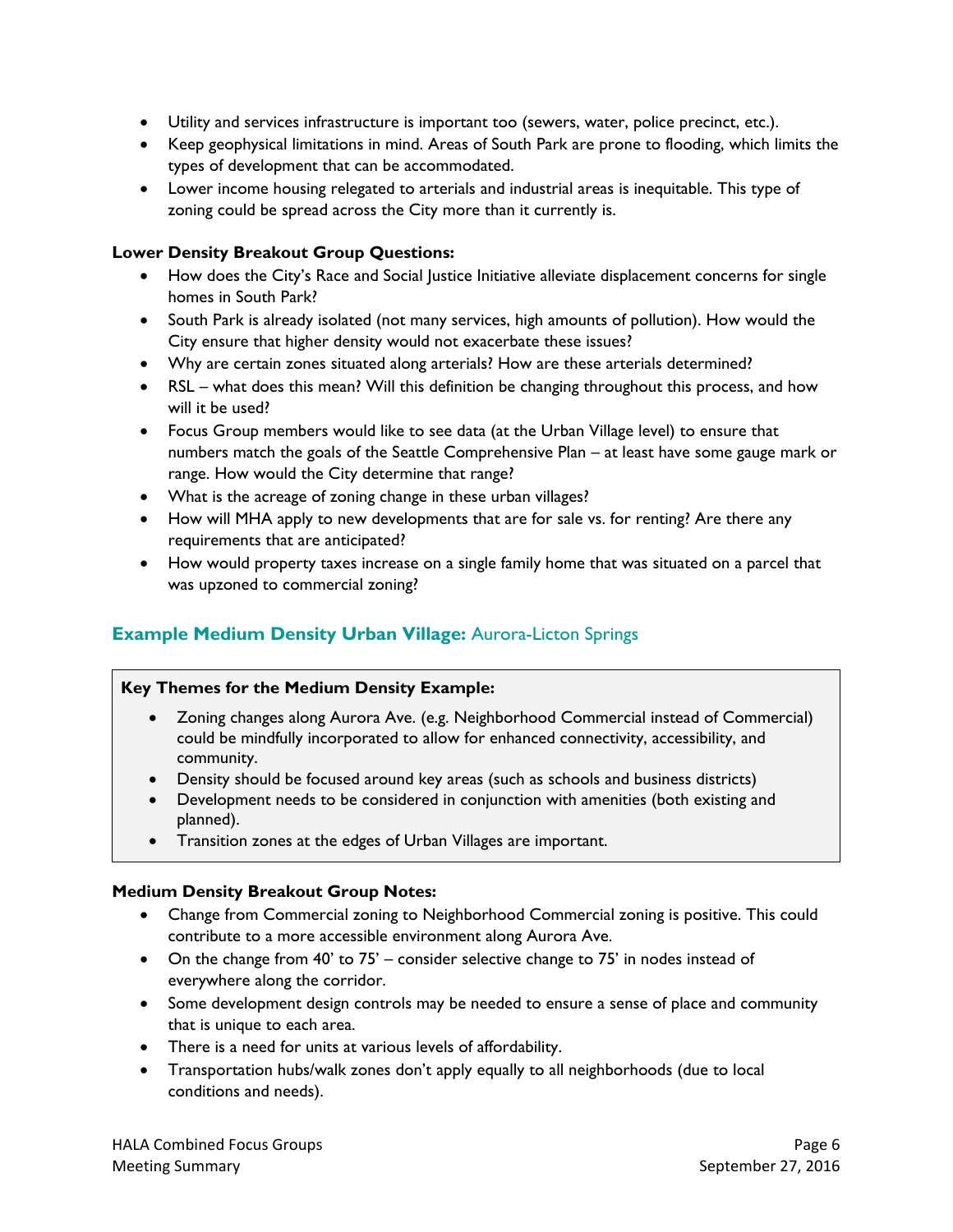- More amenities are needed to make the Aurora-Licton Springs Urban Village more accessible. It is currently not walkable (due to difficulties crossing Aurora Ave. and large blocks).
- The edges of Urban Villages need transition (e.g. feathering on building heights).
- Find a way to preserve the church/music school it serves many people in the area.
- Planning needs to target enhanced development in areas where there are existing amenities, and amenities need to be enhanced in areas where future development is expected to occur. Each Urban Village has different amenity needs, and these factors need to be taken into account.
- Schools should have nearby zoning that works to increase density around them (e.g. Low-Rise 2) around the edges). The same is true for parks and business districts.

#### **Medium Density Breakout Group Questions:**

- Does topography play a role in zoning changes?
- Are zoning changes planned for the Greenlake area?
- Explain and define Residential Small Lot. How are these distinct from Accessory Dwelling Units?
- Does this area have a park deficit? Is there any way that zoning can help to remedy this?
- Will there be specific urban design provisions included with each zone change? Up to what point is design review required? What if a building is not large enough to trigger design review?
- How are factors beyond increased unit count (such as type of development and commercial enterprise) being reviewed by the City?
- How does this zoning respond to existing infrastructure/amenity issues such as parking needs, sidewalk improvements, etc.?
- Can Residential Small Lots be subdivided?
- Is the MHA currently law?
- Variances in urban villages will there be any restrictions/fewer variances (e.g. height limits, setbacks, exceptional trees, etc.)?
- Will all Low-Rise 3 zones include a typical MHA capacity increase? Will there be areas without zoning changes?
- Will MHA require or suggest that funds for affordable housing be used in the same area to address displacement? Will there be public process for how "pot of MHA money" is used?

Representative session participants from each group provided key discussion points from their round 2 zoning example discussion with the reconvened full group of meeting attendees. At the conclusion of each report out, other Focus Group members were asked to add other points of discussion from round 1. At the conclusion of the report out, Geoff thanked members for sharing their thoughts, and he noted that Focus Groups would continue discussing draft zoning changes in conjunction with the greater Seattle community between November 2016 – January 2017.

# **Next Steps**

Geoff reviewed how the City will consider Focus Group member feedback when preparing the proposed City-wide MHA zoning change map. He reminded the group that these maps will be shared at the upcoming October meetings.

Susan thanked the group for their participation and discussion. She invited all meeting attendees to participate in the mixer for an informal opportunity to ask questions of City staff and talk with Focus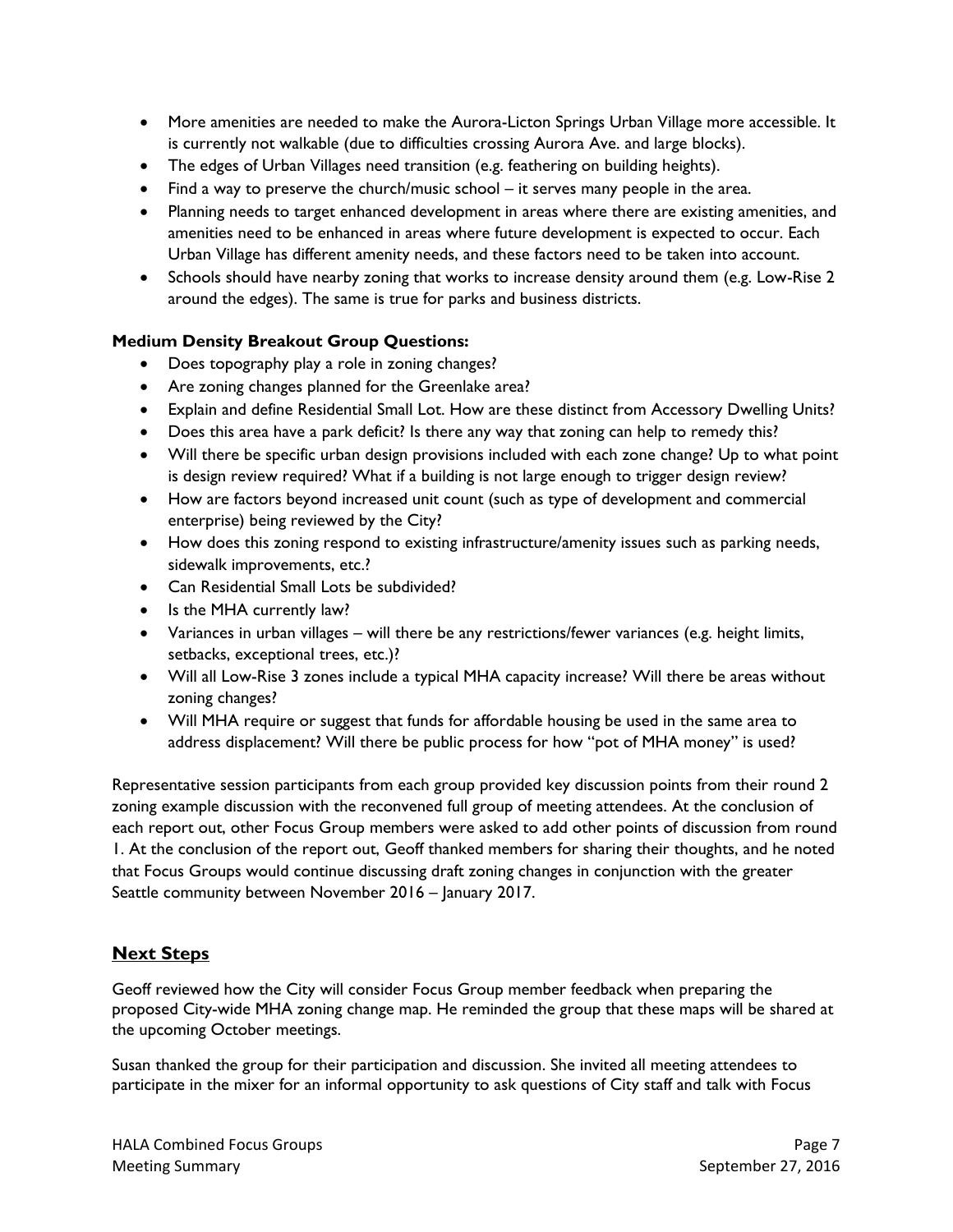Group members. Boards, maps, and other meetings materials were available for reference during mixer discussions.

# **Attendees**

## **Focus Group members:**

- 
- Shanna Alvarez (MD) Allen Grissom (Hub) Erin Meek (Exp)
- 
- 
- 
- Adam Bejan Parast (Hub) Caleb Heeringa (LD) Sean Paull (Exp)
- 
- Laura Bernstein (Hub) Peter Hornyack (MD) Yasmeen Perez (Exp)
- 
- 
- 
- 
- Maureen Cartano (MD) Rokea Jones (MD) Ann Selznick (Exp)
- Josh Castle (MD) Jon Jurich (MD) Lynn Sereda (MD)
- Jennifer Cells Russell (Hub) Erin Kelly (LD) Sue Shaw (Hub)
- 
- Kristopher Clemmons (LD) Katharine Kurfurst (Hub) Hannah Tang (Hub)
- 
- 
- 
- Ryan DiRaimo (MD) Jeffrey Linn (LD) Ratna Warouw (Exp)
- 
- 
- 
- 
- -
	-
	-
	-
	-
	-
	-
	-
- Dick Burkhart (Exp) Deborah Jaquith (Exp) Sarah Reed (Exp)
	-
- Steve Butler (LD) Kathy Johnson (Exp) Gunner Scott (LD)
	-
	-
	-
- Tiffany Chan (MD) Mallory Kronlund (LD) Brad Steiner (Exp)
	-
- Ainsley Close (Exp) Mahim Lakhani (LD) Jane Taylor (Hub)
- Shelly Cohen (Hub) Michael Lanthier (MD) Toby Thaler (MD)
	-
	-
- Jane Downey (Exp) Esther Little Dove John (Exp) Jenny Winstein (LD)
- Rachel Eagan (Exp) Charles Loeffler (LD) Michael Wong (Exp)
	-
- Megan Espinoza (Exp) Jamie Marie Stroble (LD)
- Ahmed Abdi (Exp) Matt Gouras (Exp) Scott McGee (Hub)
	-
- Mares Asfaha (LD) Brie Gyncild (MD) Mary Monroe (Hub)
- Cindi Barker (LD) Ginnie Hance (LD) Isaac Mooers (Hub)
- Kim Barnes (LD) Rob Harrison (MD) David Osaki (MD)
	-
- Shandra Benito (LD) Rick Hooper (MD) Beatrice Peaslee (Hub)
	-
- Joshua Brower (Exp) Matt Hutchins (MD) Denechia Powell (MD)
	-
- Patrick Burns (Hub) Clarissa Jarem (Hub) Shana Schasteen (Exp)
	-
	-
	-
	-
	-
	-
	-
	-
- Hendrik de Kock (MD) Jin Lee (MD) Andrea Tousignant (Exp)
	-
	-
	-
- Eli Edwards (Hub) Kara Luckey (MD) Nancy Zugschwerdt (LD)
- **Exp** = Expansion Area Urban Village Focus Group member **Hub** = Hub Urban Village Focus **LD** = Lower Density Focus Group member Group member **MD** = Medium Density Focus Group member **Observers:**
- 
- 
- 
- 
- Mary Pat DiLeva Susanna Lin
- Tawny Bates Beverly Harrington Pam Longstom
	-
- Jim Benthey Kathryn Keller Leigh Pate
	-
	-
- 
- Dave Barber Gregory Hill Steve Nielsen
	-
- Karen Dalton Grace Kim Emmet Spaulding
- 
- 
- 
- 
- 
-